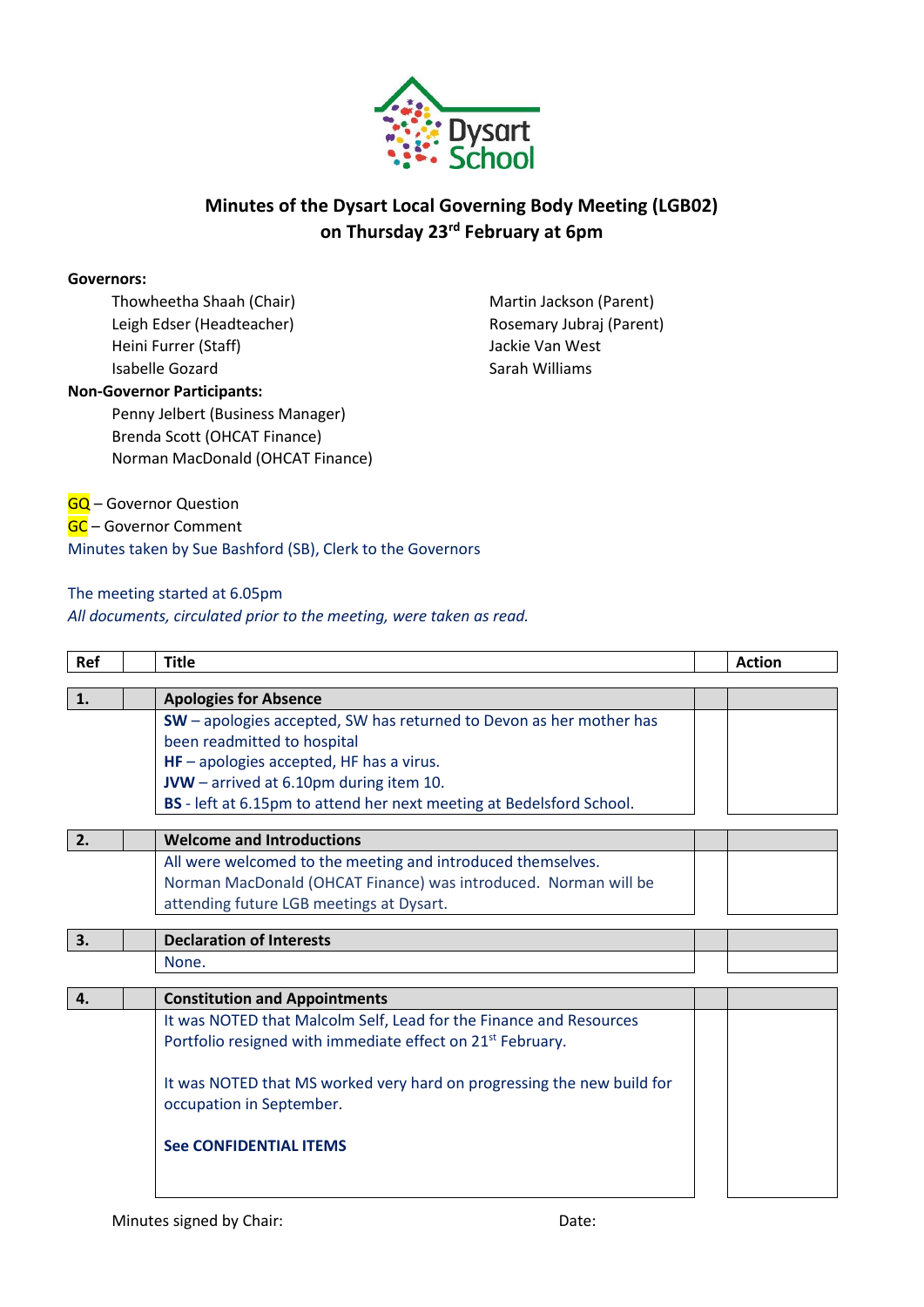|    | <b>Teacher Governor Vacancy</b>                                                                  |            |
|----|--------------------------------------------------------------------------------------------------|------------|
|    | The vacancy of Teacher Governor will be advertised w/c 27 <sup>th</sup> February                 |            |
|    | 2017. It was NOTED that HF is the support staff governor. There are                              |            |
|    | currently 8 governors and it was felt that an uneven number would be                             |            |
|    | better should there be need for casting votes.                                                   |            |
|    |                                                                                                  |            |
|    | POST MEETING NOTE: Teacher Governor vacancy advertised to all                                    |            |
|    | teachers on Thursday 2 <sup>nd</sup> March with a closing date of 3pm on Friday 17 <sup>th</sup> |            |
|    | <b>March 2017.</b>                                                                               |            |
| 5. | <b>Minutes of the Last Meetings</b>                                                              |            |
|    | The minutes of the meeting LGB01 were signed without amendment.                                  |            |
|    | LGB01/AP05 remained outstanding. This would be carried forward.                                  | LGB01/AP05 |
|    |                                                                                                  |            |
|    | The minutes of the meetings prior to conversion were signed by the Chair.                        |            |
|    |                                                                                                  |            |
| 6. | Matters Arising not covered elsewhere on the Agenda                                              |            |
|    | None.                                                                                            |            |
|    |                                                                                                  |            |
| 7. | <b>School Development Plan (SDP)</b>                                                             |            |
|    | This item had been carried forward from the meeting in November 2016                             |            |
|    | and the SDP has now been rag-rated.                                                              |            |
|    | $GQ$ – How do we know where we are at with some of the items?                                    |            |
|    | It is rag rated - LE explained: green completed, yellow in the process, not                      |            |
|    | highlighted - it has not been started, red has not been achieved. Expected                       |            |
|    | time frames have been added in brackets.                                                         |            |
|    | <b>GQ</b> - What is PODD                                                                         |            |
|    | It stands for Pragmatic Organisation Dynamic Display. It is a                                    |            |
|    | communication system which works on aided language displays and goes                             |            |
|    | on to social interaction unlike PECS which is 'ask' and 'give'.                                  |            |
|    | Currently two classes are working with PODD.                                                     |            |
|    |                                                                                                  |            |
|    | OFSTED highlight in the last inspection that more was needed on student                          |            |
|    | communication across all sessions. Dysart is now immersing students in a                         |            |
|    | range of communication strategies.                                                               |            |
|    | It was NOTED that Dysart recently organised a 2 day PODD training course                         |            |
|    | for 30 delegates; 7 staff from Dysart attended. Intensive Interaction                            |            |
|    | training for new staff is being explored and may be shared in-house with                         |            |
|    | Bedelsford.                                                                                      |            |
|    | $GQ$ – Re Governors section on page 5 section, point 3 regarding 'Develop                        |            |
|    | the use of questioning to further probe the information provided to                              |            |
|    | governors'. How would that happen?                                                               |            |
|    | Historically Dysart had provided such detailed information that governors                        |            |
|    | appeared passive. The LGB has improved its questioning which is                                  |            |
|    | evidenced in the LGB minutes.                                                                    |            |
|    | JVW reported that the detailed information provided by Dysart had,                               |            |
|    |                                                                                                  |            |
|    | however, enabled governors to fully answer questions during the last                             |            |
|    | OFSTED inspection and governors felt fully supported.                                            |            |
|    | $\overline{GQ}$ – There are some links to governor portfolios in the SDP but not all             |            |
|    | portfolio areas have links. Would it be possible to have each portfolio                          |            |
|    | represented in the 2017-2018 SDP to increase the focus of the portfolio                          |            |
|    | visit?                                                                                           |            |
|    | The request was AGREED and NOTED.                                                                |            |
|    | $GQ$ – Is there a plan for a 3 to 5 year plan for the school?                                    |            |
|    | It had been discussed prior to academisation, but with no further action.                        |            |
|    |                                                                                                  |            |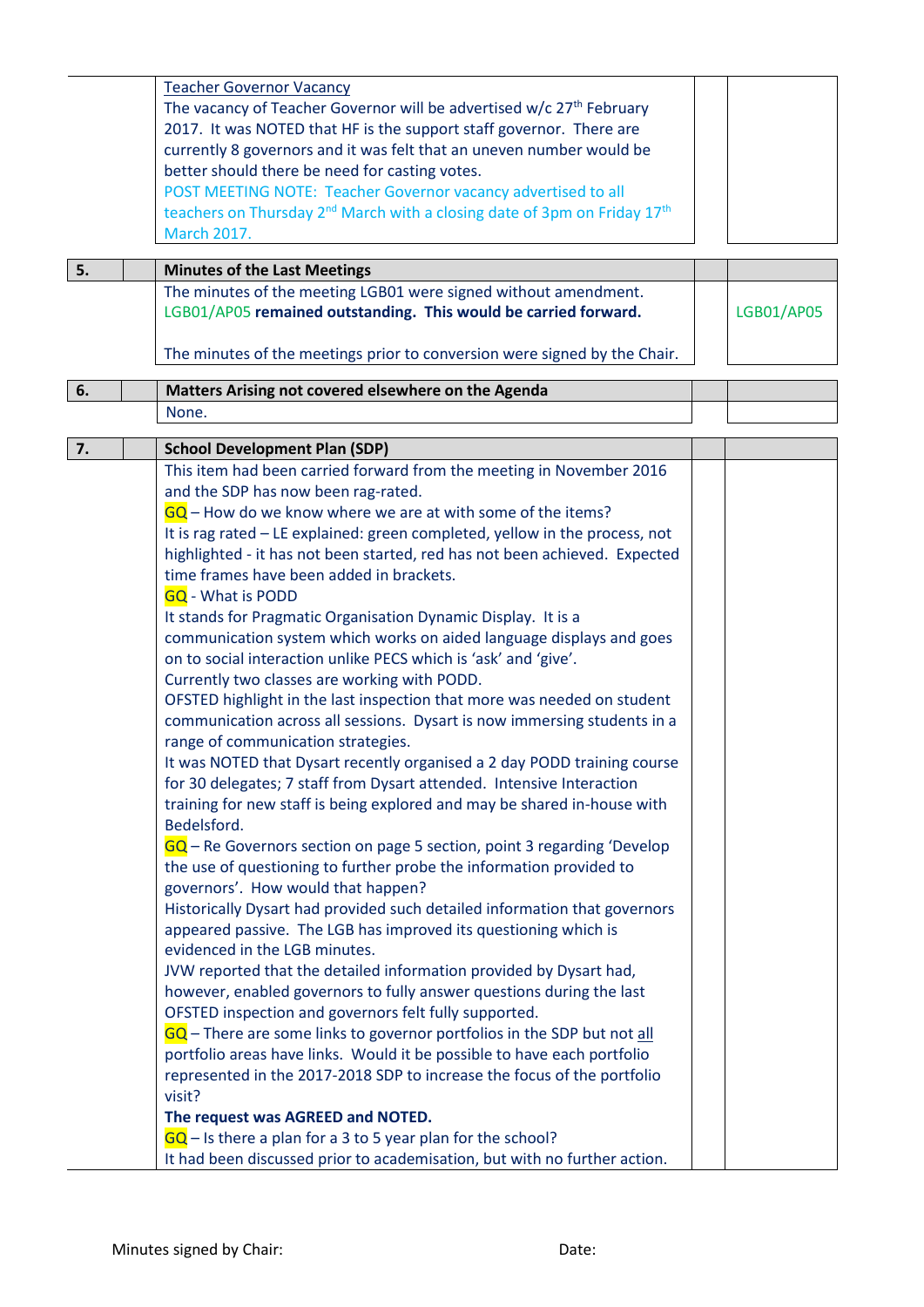| 8a. | <b>Headteacher's Report</b>                                                 |            |
|-----|-----------------------------------------------------------------------------|------------|
|     | The Headteacher's Report was circulated on 16 <sup>th</sup> February.       |            |
|     | GQ - Does Red Class have sufficient staff?                                  |            |
|     | Yes, as it the most able cohort across age groups. Students are being       |            |
|     | encouraged to be as independent as possible.                                |            |
|     | Diamond and Purple have fewer students as they are more challenging         |            |
|     | classes.                                                                    |            |
|     | $\overline{GQ}$ – Is the Red Class strategy working?                        |            |
|     | Yes, definitely. It is now in its second year. Language skills have come on |            |
|     | considerably. The class is trialling a new free app called Class DoJo;      |            |
|     | teachers are able to upload pictures and comments which parents can         |            |
|     | then comment back. The app has been warmly received and LE will look        |            |
|     | to roll out across the school over time.                                    |            |
|     | GQ - Are the complaints still coming in?                                    |            |
|     | The situation is still 'live' but with no new complaints. OHCAT have been   |            |
|     |                                                                             |            |
|     | very supportive.                                                            |            |
|     | $GQ$ – Can we have advance notice of events so that we can also attend      |            |
|     | and support?                                                                |            |
|     | This request was NOTED.                                                     |            |
|     | GC – It was reported that the Valentines Café was lovely, students were     |            |
|     | buying cards and simply enjoying each other's company. It was well          |            |
|     | attended.                                                                   |            |
|     | There will be an Easter Café. Details of dates were REQUESTED.              |            |
|     | LE said how proud she was that Dysart students broke the record for funds   | LGB02/AP01 |
|     | raised at the Rotree in Kingston.                                           |            |
|     | Governors liked the photographs included in the HT report.                  |            |
|     |                                                                             |            |
| 8b. | <b>Data Dashboard</b>                                                       |            |
|     | The data dashboard was circulated on 16 <sup>th</sup> February.             |            |
|     | GQ - What behaviours fit in to medium and low categories?                   |            |
|     | Examples were given - high, incident that would leave a mark, cause an      |            |
|     | impression or damage; medium, light physical; low, opting out, noise. It is |            |
|     | subjective but SLT have compiled the list.                                  |            |
|     | $GQ$ – Would the student who remained in the corridor last year have been   |            |
|     | on the behaviours report?                                                   |            |
|     | Yes, but he would have appeared in the blue category.                       |            |
|     | $GQ$ – Do we know how we compare with other schools?                        |            |
|     | We do not know and it is unlikely we could ever get the details or really   |            |
|     | compare due to the cohort of different schools.                             |            |
|     | $GQ$ – Could we compare to past records?                                    |            |
|     | We are using a new system so that cannot be done.                           |            |
|     | $GQ$ – Can we know how many students are involved in the behaviours?        |            |
|     | It was estimated about 20. One student in particular has many behaviours    |            |
|     | recorded in this data.                                                      |            |
|     | We are looking at buying a SIMS app so that behaviours can be reported as   |            |
|     |                                                                             |            |

soon as they happen by the staff involved. **Details of number of students involved in behaviours was REQUESTED for the next meeting.** GQ - What is staff typicality? It is teaching observations which have not been done for the spring term. LGB02/AP02

GC – There is no sickness on the Dashboard for January.

**It was REQUESTED this this be followed up.**

LGB02/AP03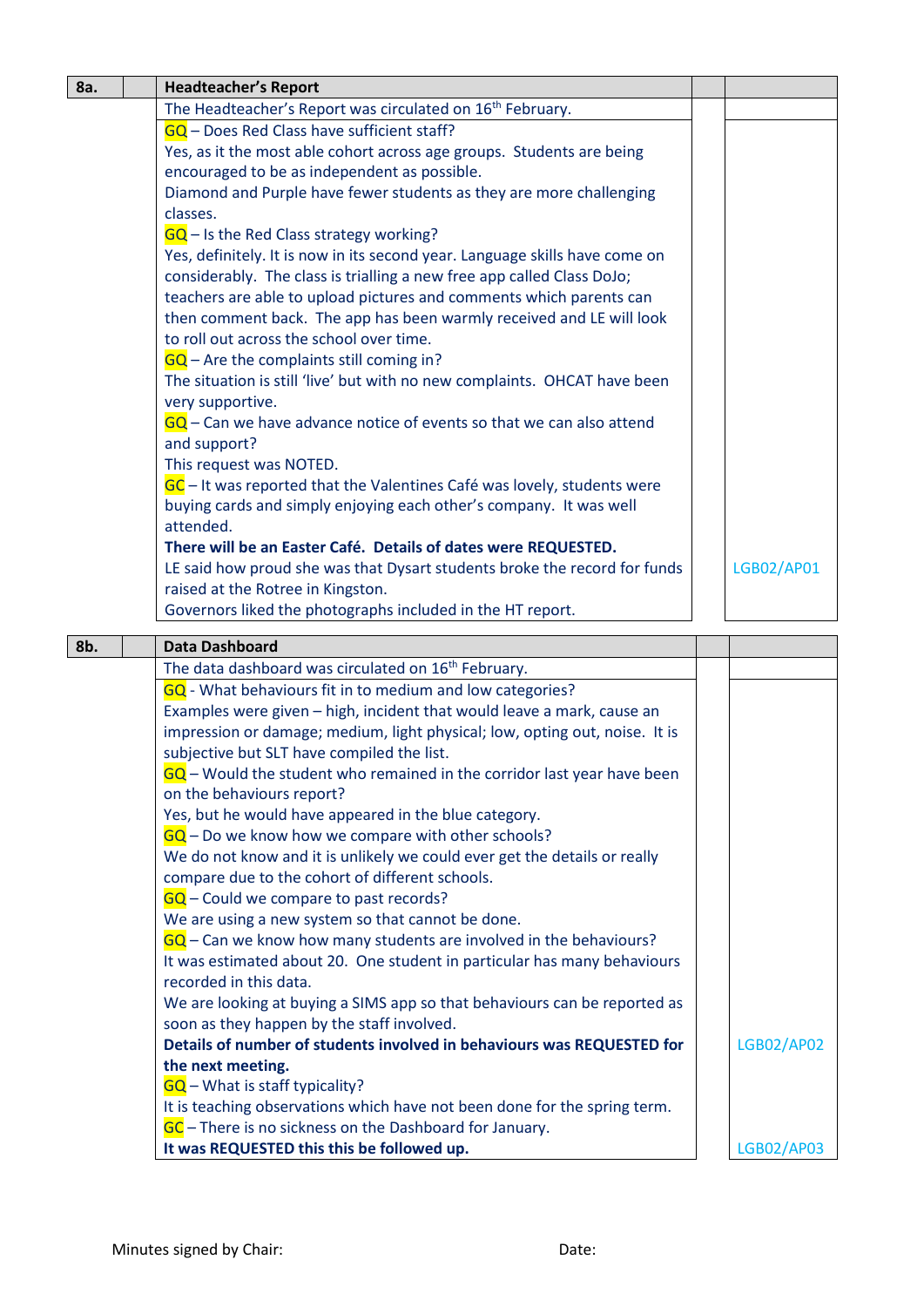| 9. | <b>Portfolio Governor Visits</b>                                                            |                   |
|----|---------------------------------------------------------------------------------------------|-------------------|
|    | The following Portfolio visit reports for the Spring Term 2017 were                         |                   |
|    | circulated to all governors on 16 <sup>th</sup> February:                                   |                   |
|    | Health and Safety, Child Protection and Safeguarding                                        |                   |
|    | <b>Finance and Resources</b><br>٠                                                           |                   |
|    | HR and Organisational Development                                                           |                   |
|    | <b>Business Development and Marketing</b><br>٠                                              |                   |
|    | It was NOTED that the following meetings for the spring term had not                        |                   |
|    | taken place but would take place prior to the Easter holidays.                              |                   |
|    | Ethos, Vision and Strategy<br><b>Teaching and Learning</b>                                  |                   |
|    | <b>Health and Safety, Child Protection and Safeguarding</b>                                 |                   |
|    | GQ - Agency staff need to read the Keep Children Safe in Education                          |                   |
|    | document and sign to say this has been done. Can they do this on the first                  |                   |
|    | day they are at Dysart?                                                                     |                   |
|    | It was NOTED that the KCSiE is a lengthy document which needed to be                        |                   |
|    | read and understood. PJ is to speaking to the agencies to ask if it can be                  |                   |
|    | added to the vetting sheet. Should something then come up on the DBS,                       |                   |
|    | the agency would be liable.                                                                 |                   |
|    | It was AGREED that PJ will investigate further the need for the KCSiE                       |                   |
|    | document to be read and signed, by agency staff, with agencies and                          | <b>LGB02/AP04</b> |
|    | report back.                                                                                |                   |
|    |                                                                                             |                   |
|    | $GQ$ – Hoist incident – please can you update?                                              |                   |
|    | <b>See CONFIDENTIAL ITEMS</b>                                                               |                   |
|    |                                                                                             |                   |
|    | $\overline{GQ}$ – Re the Disqualification by Association – how many staff were<br>involved? |                   |
|    | One member of staff. Due process was followed.                                              |                   |
|    | $GQ$ – How would you prevent this in future recruitment?                                    |                   |
|    | Interview panels have a safer recruitment trained interviewer, someone                      |                   |
|    | will also be well versed in safeguarding. New staff are asked to sign to say                |                   |
|    | they do not live with someone who would disqualify them from working                        |                   |
|    | with children.                                                                              |                   |
|    | $GQ$ – All visitors are asked to lock their phones away before entering the                 |                   |
|    | school but are visitors asked about locking away their Tablets?                             |                   |
|    | It was NOTED that this does not happen and was AGREED that this would                       | <b>LGB02/AP05</b> |
|    | be reviewed.                                                                                |                   |
|    | <b>GQ</b> - What is RIDDOR?                                                                 |                   |
|    | It is when a safeguarding incident is worthy of reporting, those involved                   |                   |
|    | were hospitalised or needed more than 5 days off work.                                      |                   |
|    | $GQ$ – What is happening with the 360 audit which was started some time                     |                   |
|    | ago?<br>The audit, which is not mandatory, was started by the former DHT. It will           |                   |
|    | be revisited in the next safeguarding meeting.                                              |                   |
|    | Following some discussion it was AGREED that the 360 audit would be                         | <b>LGB02/AP06</b> |
|    | brought to the next LGB and signed off.                                                     |                   |
|    | <b>Finance and Resources</b>                                                                |                   |
|    | $GQ$ – Could I ask if you feel comfortable about MS's comment about the                     |                   |
|    | reserves; do you feel comfortable with the figure?                                          |                   |
|    | The Trust would like three months reserve, which would require a surplus,                   |                   |
|    | but there is currently one month. This is not regarded as a big risk and                    |                   |
|    | following brief discussion, governors AGREED with this.                                     |                   |
|    | $GQ$ – With regard to Annex 7b - do we need another Section 77?                             |                   |
|    |                                                                                             |                   |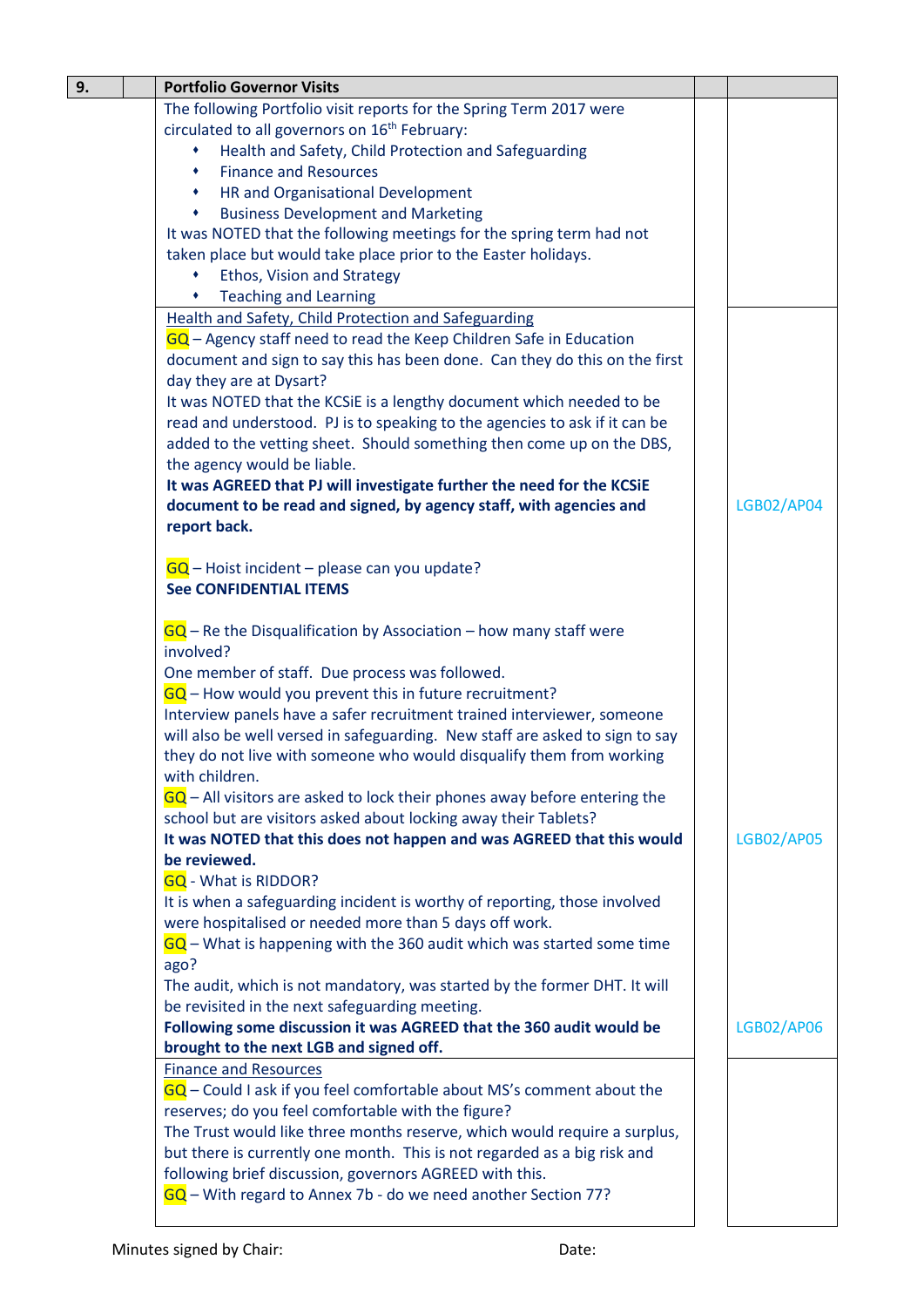| CA will be looking into this through OHCAT legal team; it will depend on if<br>anyone wants to challenge.<br>$GG$ – Do all of these LGB papers go to the OHCAT Board? As three have<br>been written by MS, is it also representative of the LGB views?<br>Following discussion it was AGREED that the LGB would 'like to receive<br>an update on the services received'. Annex 07b last paragraph to be<br>reworded by LE/SB to this effect.<br>POST MEETING NOTE: Papers are not send directly to the OHCAT Board<br>but Board members are able to access all documents through the portal.<br><b>Business Development and Marketing</b><br>It was NOTED that there will be a Website Survey Monkey to go out to<br>parents and staff in the next week. Governors will also be sent the link.<br><b>Portfolio Vacancy following MS resignation</b><br>The vacancies are for Lead on F&R and support on DB&M<br>Governors were asked to think about these two positions and contact SB<br>if interested. SB to follow up. | <b>LGB02/AP07</b><br><b>LGB02/AP08</b><br><b>LGB02/AP09</b> |
|---------------------------------------------------------------------------------------------------------------------------------------------------------------------------------------------------------------------------------------------------------------------------------------------------------------------------------------------------------------------------------------------------------------------------------------------------------------------------------------------------------------------------------------------------------------------------------------------------------------------------------------------------------------------------------------------------------------------------------------------------------------------------------------------------------------------------------------------------------------------------------------------------------------------------------------------------------------------------------------------------------------------------|-------------------------------------------------------------|
| <b>Finance and Funding</b><br>10.                                                                                                                                                                                                                                                                                                                                                                                                                                                                                                                                                                                                                                                                                                                                                                                                                                                                                                                                                                                         |                                                             |
| Item 10 was discussed after item 3 in order to allow BS to attend a meeting                                                                                                                                                                                                                                                                                                                                                                                                                                                                                                                                                                                                                                                                                                                                                                                                                                                                                                                                               |                                                             |
| at Bedelsford School.                                                                                                                                                                                                                                                                                                                                                                                                                                                                                                                                                                                                                                                                                                                                                                                                                                                                                                                                                                                                     |                                                             |
| For approval - Contracts/SLAs in excess of set limit                                                                                                                                                                                                                                                                                                                                                                                                                                                                                                                                                                                                                                                                                                                                                                                                                                                                                                                                                                      |                                                             |
| None.                                                                                                                                                                                                                                                                                                                                                                                                                                                                                                                                                                                                                                                                                                                                                                                                                                                                                                                                                                                                                     |                                                             |
| <b>Management Accounts</b>                                                                                                                                                                                                                                                                                                                                                                                                                                                                                                                                                                                                                                                                                                                                                                                                                                                                                                                                                                                                |                                                             |
| BS and NM went through the details of the Management Account report,<br>Period 4 end 31 December 2016.                                                                                                                                                                                                                                                                                                                                                                                                                                                                                                                                                                                                                                                                                                                                                                                                                                                                                                                    |                                                             |
| NM and BS met with LE and MS a few weeks ago.                                                                                                                                                                                                                                                                                                                                                                                                                                                                                                                                                                                                                                                                                                                                                                                                                                                                                                                                                                             |                                                             |
| In summary:                                                                                                                                                                                                                                                                                                                                                                                                                                                                                                                                                                                                                                                                                                                                                                                                                                                                                                                                                                                                               |                                                             |
| Finances are in a good position and very sound.<br>٠                                                                                                                                                                                                                                                                                                                                                                                                                                                                                                                                                                                                                                                                                                                                                                                                                                                                                                                                                                      |                                                             |
| Ahead of budget on income and spent less on budget on expenditure.<br>٠                                                                                                                                                                                                                                                                                                                                                                                                                                                                                                                                                                                                                                                                                                                                                                                                                                                                                                                                                   |                                                             |
| Top up funding reconciliation taking place.<br>٠                                                                                                                                                                                                                                                                                                                                                                                                                                                                                                                                                                                                                                                                                                                                                                                                                                                                                                                                                                          |                                                             |
| School have been entrepreneurial and have generated some income<br>٠                                                                                                                                                                                                                                                                                                                                                                                                                                                                                                                                                                                                                                                                                                                                                                                                                                                                                                                                                      |                                                             |
| from offering Team Teach training.                                                                                                                                                                                                                                                                                                                                                                                                                                                                                                                                                                                                                                                                                                                                                                                                                                                                                                                                                                                        |                                                             |
| $GQ$ – Teaching support staff supply is over budget – what is the reason for                                                                                                                                                                                                                                                                                                                                                                                                                                                                                                                                                                                                                                                                                                                                                                                                                                                                                                                                              |                                                             |
| that?                                                                                                                                                                                                                                                                                                                                                                                                                                                                                                                                                                                                                                                                                                                                                                                                                                                                                                                                                                                                                     |                                                             |
| Some of the staff are incorrectly coded and when this is corrected it would                                                                                                                                                                                                                                                                                                                                                                                                                                                                                                                                                                                                                                                                                                                                                                                                                                                                                                                                               |                                                             |
| still be overspent but to a lesser degree. A reconciliation is taking place;                                                                                                                                                                                                                                                                                                                                                                                                                                                                                                                                                                                                                                                                                                                                                                                                                                                                                                                                              |                                                             |
| there will still be overspend but at a lower level. This will be corrected in<br>January account. It was NOTED that Long term supply costs are impacting                                                                                                                                                                                                                                                                                                                                                                                                                                                                                                                                                                                                                                                                                                                                                                                                                                                                  |                                                             |
| on overspend but are offset in the under spend on salary costs.                                                                                                                                                                                                                                                                                                                                                                                                                                                                                                                                                                                                                                                                                                                                                                                                                                                                                                                                                           |                                                             |
| GQ - Recruitment advertisement shows a figure of £10,000 with little left                                                                                                                                                                                                                                                                                                                                                                                                                                                                                                                                                                                                                                                                                                                                                                                                                                                                                                                                                 |                                                             |
| in that budget, why is this?                                                                                                                                                                                                                                                                                                                                                                                                                                                                                                                                                                                                                                                                                                                                                                                                                                                                                                                                                                                              |                                                             |
| The school had to advertise twice for the DHT post, on both occasions in                                                                                                                                                                                                                                                                                                                                                                                                                                                                                                                                                                                                                                                                                                                                                                                                                                                                                                                                                  |                                                             |
| the TES. Posts are usually advertise through 'e-teach' which can be                                                                                                                                                                                                                                                                                                                                                                                                                                                                                                                                                                                                                                                                                                                                                                                                                                                                                                                                                       |                                                             |
| accessed at no additional cost. It was REPORTED that the Assistant Site                                                                                                                                                                                                                                                                                                                                                                                                                                                                                                                                                                                                                                                                                                                                                                                                                                                                                                                                                   |                                                             |
| Manager post had been advertised and the closing date had passed.                                                                                                                                                                                                                                                                                                                                                                                                                                                                                                                                                                                                                                                                                                                                                                                                                                                                                                                                                         |                                                             |
| $GQ$ – Re the notes to the accounts on staff costs which is under budget due                                                                                                                                                                                                                                                                                                                                                                                                                                                                                                                                                                                                                                                                                                                                                                                                                                                                                                                                              |                                                             |
| to savings on pensions, is it right that staff have to opt out of the pension,                                                                                                                                                                                                                                                                                                                                                                                                                                                                                                                                                                                                                                                                                                                                                                                                                                                                                                                                            |                                                             |
| what percentage have and are they fully aware of the benefits of the                                                                                                                                                                                                                                                                                                                                                                                                                                                                                                                                                                                                                                                                                                                                                                                                                                                                                                                                                      |                                                             |
| pension scheme?<br>Staff do have to opt out. Currently one teacher has opted out and a                                                                                                                                                                                                                                                                                                                                                                                                                                                                                                                                                                                                                                                                                                                                                                                                                                                                                                                                    |                                                             |
| number of support staff. Using supply staff will also impact as they will not                                                                                                                                                                                                                                                                                                                                                                                                                                                                                                                                                                                                                                                                                                                                                                                                                                                                                                                                             |                                                             |
| contribute to a pension.                                                                                                                                                                                                                                                                                                                                                                                                                                                                                                                                                                                                                                                                                                                                                                                                                                                                                                                                                                                                  |                                                             |
| Numbers of staff opting out of the pension scheme to be provided at the                                                                                                                                                                                                                                                                                                                                                                                                                                                                                                                                                                                                                                                                                                                                                                                                                                                                                                                                                   |                                                             |
| next meeting.                                                                                                                                                                                                                                                                                                                                                                                                                                                                                                                                                                                                                                                                                                                                                                                                                                                                                                                                                                                                             | LGB02/AP10                                                  |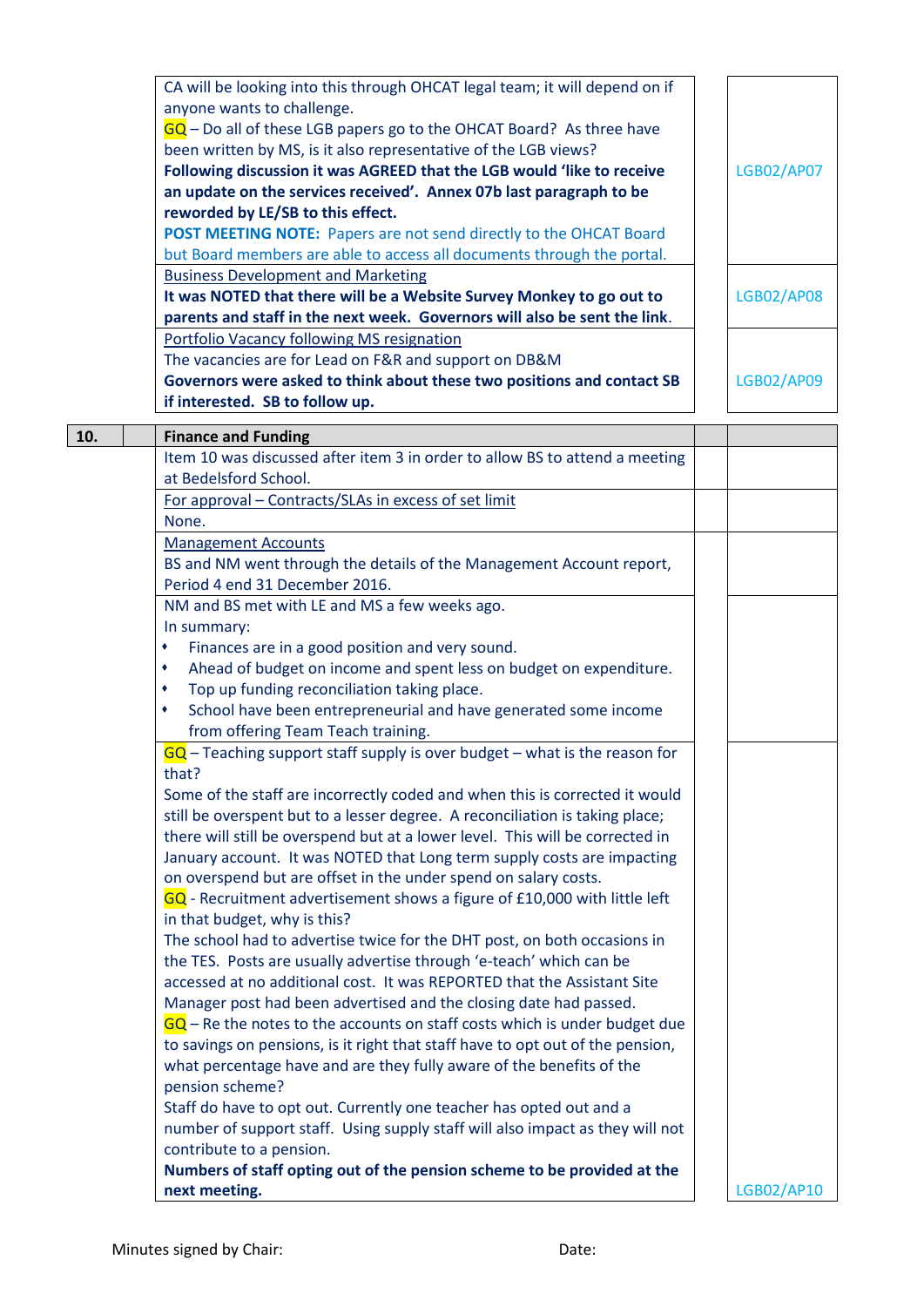| 11. | <b>Policies and Procedures</b>                                                                                                                                                                                                                                                                                                                                                                                                                                                                                                                                                                                                                                                                                                                                                                                                                                                                                                                                                                                                                                                                                                                                                                                                                                                                                        |            |
|-----|-----------------------------------------------------------------------------------------------------------------------------------------------------------------------------------------------------------------------------------------------------------------------------------------------------------------------------------------------------------------------------------------------------------------------------------------------------------------------------------------------------------------------------------------------------------------------------------------------------------------------------------------------------------------------------------------------------------------------------------------------------------------------------------------------------------------------------------------------------------------------------------------------------------------------------------------------------------------------------------------------------------------------------------------------------------------------------------------------------------------------------------------------------------------------------------------------------------------------------------------------------------------------------------------------------------------------|------------|
|     | Governors NOTED that the following policies were approved by the OHCAT<br>Board at their meeting on 9 <sup>th</sup> December 2016. It was also NOTED that all<br>policies can now be viewed on the Governor Portal. Governors will be<br>notified when any new policies are circulated.<br><b>Updated Policies</b><br><b>Health and Safety Policy</b><br>٠<br>Supporting Pupils in School with Medical Conditions Policy<br><b>Data Protection Policy</b><br>٠<br><b>Staff Code of Conduct</b><br><b>New Policies</b><br><b>Environmental and Sustainability Policy</b><br><b>Exclusions Policy (Academies)</b><br><b>Infection Control Policy</b><br>٠<br>IT Acceptable Use Policy<br>٠<br>Moving and Handling Policy<br>٠<br>Personal and Intimate Care Policy (Academies)<br><b>Safeguarding Supervision Policy</b><br>٠<br><b>Travel and Subsistence Policy</b><br>٠<br>No local policies and procedures were reviewed.<br>GQ – What is the purpose of the Safeguarding Supervision Policy?<br>The policy was written JVW. It was explained that all social workers, for<br>example, have safeguarding supervision and will meet with a person to<br>discuss any recent case studies, something which might worry them or<br>something which might have been done differently for a quicker or better<br>outcome. |            |
| 12. | <b>OHC&amp;AT Governance Documentation</b>                                                                                                                                                                                                                                                                                                                                                                                                                                                                                                                                                                                                                                                                                                                                                                                                                                                                                                                                                                                                                                                                                                                                                                                                                                                                            |            |
|     | The following documents were circulated on 16 <sup>th</sup> February:<br>LGB Roles and Responsibilities - flow chart<br><b>Scheme of Delegation</b><br><b>Schedule of Responsibilities</b><br>٠<br>Governors NOTED that the documents were approved at OHCAT Board on<br>9.12.2016.<br>$GG$ – How do we know if we, as an LGB, are doing our job effectively as<br>referred to on Page 3 of flow chart of LGB Roles and Responsibilities?<br>The Board would be shouting if you are not providing the right<br>information, parent complaints, OFSTED might be knocking on the door.<br>There was brief discussion about completing a governor self-evaluation,<br>to sit alongside the school evaluation, which can be done annually. This<br>had been considered prior to conversion to academy status. The<br>evaluation might highlight any training needs and as OFSTED require this<br>evidence from governors, it was AGREED to revisit this.                                                                                                                                                                                                                                                                                                                                                                  | LGB02/AP11 |
| 13. | <b>Dysart Post-16 Provision</b>                                                                                                                                                                                                                                                                                                                                                                                                                                                                                                                                                                                                                                                                                                                                                                                                                                                                                                                                                                                                                                                                                                                                                                                                                                                                                       |            |
|     | This was discussed earlier in the meeting                                                                                                                                                                                                                                                                                                                                                                                                                                                                                                                                                                                                                                                                                                                                                                                                                                                                                                                                                                                                                                                                                                                                                                                                                                                                             |            |

This was discussed earlier in the meeting. **Revised drawings have arrived and are to be shared with governors.**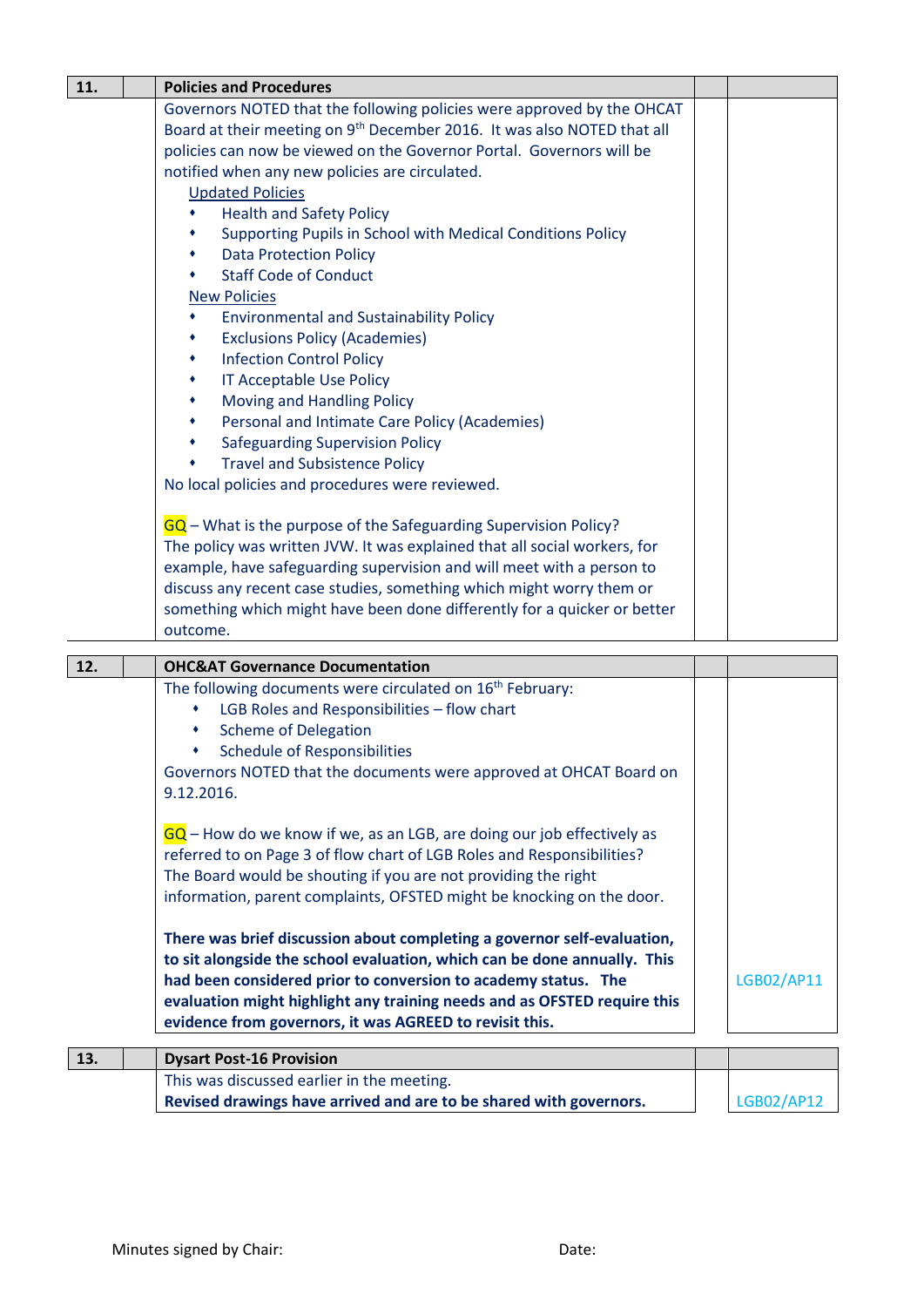| 14. | <b>Any Other Business</b>                                                  |            |
|-----|----------------------------------------------------------------------------|------------|
|     | $GQ$ – Are their plans to find another governor to replace MS?             |            |
|     | Brief discussion followed and it was NOTED that it was a decision for the  |            |
|     | LGB to make.                                                               |            |
|     | It was NOTED that it is not necessary to fill the gap and have a Finance & |            |
|     | Resources meeting for the summer term 2017.                                |            |
|     | It was AGREED that the matter would be considered for the next LGB         | LGB02/AP13 |
|     | meeting. Agenda item.                                                      |            |
|     | SB to send out portfolio table and remits to all for consideration.        | LGB02/AP14 |
|     |                                                                            |            |
| 15. | <b>Dates of Next Meeting</b>                                               |            |
|     | Thursday 8 <sup>th</sup> June 2017 5.45 for 6pm                            |            |
|     |                                                                            |            |
| 16. | <b>CONFIDENTIALITY</b>                                                     |            |
|     | <b>Constitution and Appointments</b>                                       |            |
|     | <b>Malcolm Self resignation</b><br>$\bullet$                               |            |
|     | Planning details for new build<br>$\bullet$                                |            |
|     |                                                                            |            |
|     | <b>Portfolio Governor visits</b>                                           |            |
|     | <b>Health and Safety, Child Protection and Safeguarding</b>                |            |
|     | Hoist investigation                                                        |            |

**The meeting ended at 7.47pm**